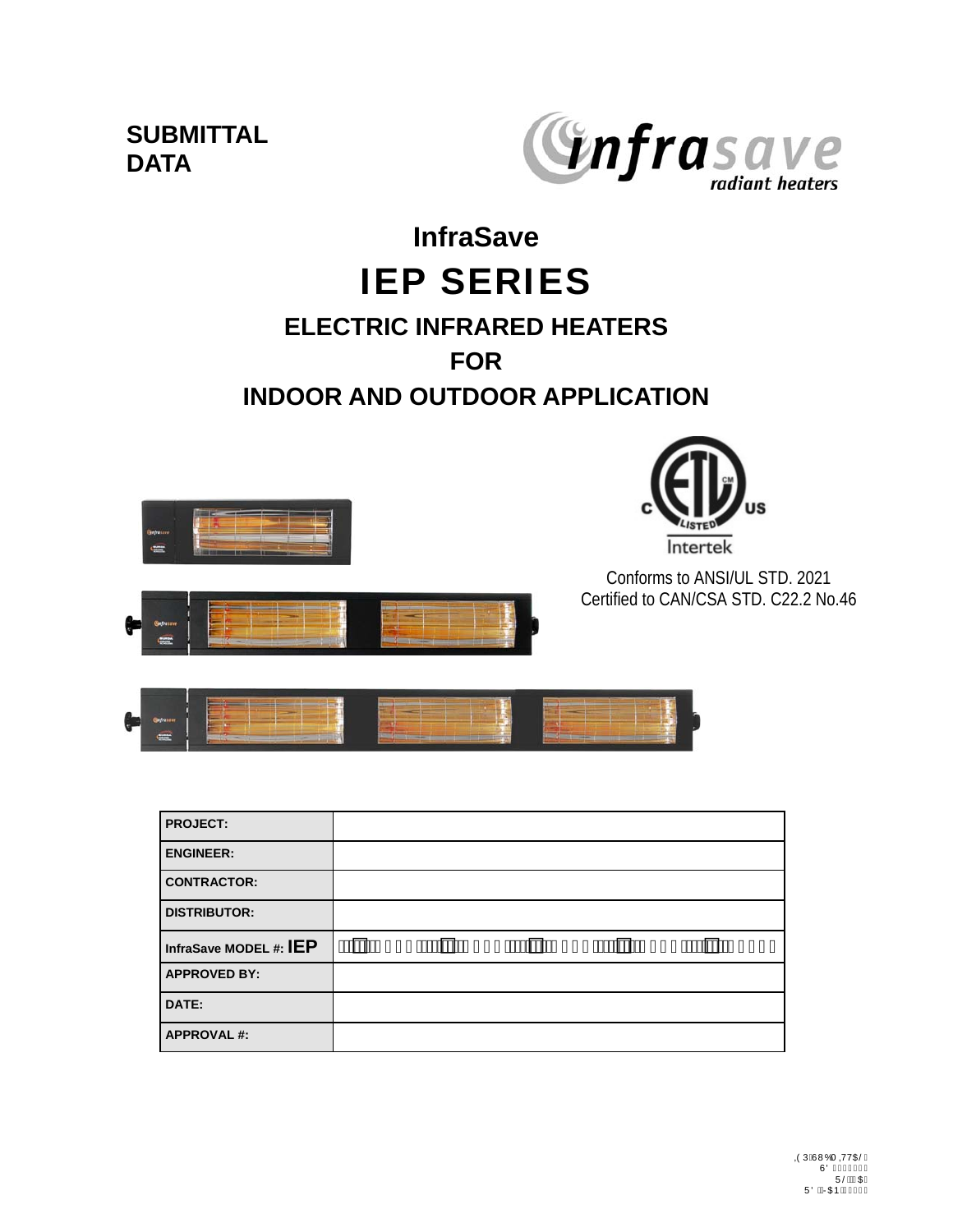```
NOTICE: Á
À
Q-alae^Á^.^Ic^.6@Áã@4fÁ at^Á
8@g * ^* A [A ~ ` 3 { ^ } obe) a A ] ^ 8 a a see 1 } . A
  ão Qi o Ái à |ã æaā}Ài Ái [cãa&æaā}}ÈÁi
\rm \AAV@sáÁ, `à|ākænā} Bák¦á, ælován@ ¦^[ +Bák æ á Á [ o Á
, '@cx anay neep Af¦{EA}aão2}<br>|acc^}A&{}•^}σAj{AΩ+æeUæeç^EÀÁÁ{<br>A
à^Á^]¦[å ̃&^åÁ§}Áæ}^Á[¦{ BĂ̯ ão @[ ̃on∫lą̃] ¦Á
W,æico2¦iã^åÁ∙^Ái¦Ásãdãn`cã¦}Ái-Áno2éÁ
] `à|a‱eaa[} ÁsrÁda&d^Á| [@àaé^åÈÁ
Á
Á
Q-alay^$BAU&@a}\AO'a}å•A
ÁÁÓGÁÚ&@, æ}∖ÁY æê Á
ÁÁÁYæî}^∙á[¦[ÉÖ^[¦*ãæÉÁ<br>ÁÁÁAWÙOEÁnHEÌHEÁ
Á
  Í GÌ ÁÓlæå& ÁÓlçå ÈÁÁÁ
ÁÁÑTã∙ã∙æੱ*æÉÁU}cæ¦ą̃iÉÁ
Á NGO ED O EGO EGO HÁSO A Á SO EL Á
Á
ÁÁÁÁ
Ô · d { ^ | Á a å Á / ^ & @ a & a Á V ^ | c a x · Á
Á¥ÁÚ@}^KÁ¥FÉÌÏËIÎËHIGÏÁ.
Á NA SO GO HÁ NA NA HEIGEARA NA SAOILEACHT AG HA SAOILEACHT AG A BHAILEAD AG DHA NA SAOILEAD AG LA CHRISTEAD A
Á
   \dot{O}{ \frac{3}{2} \frac{1}{2} \frac{1}{2} \frac{1}{2} \frac{1}{2} \frac{1}{2} \frac{1}{2} \frac{1}{2} \frac{1}{2} \frac{1}{2} \frac{1}{2} \frac{1}{2} \frac{1}{2} \frac{1}{2} \frac{1}{2} \frac{1}{2} \frac{1}{2} \frac{1}{2} \frac{1}{2} \frac{1}{2} \frac{1}{2} \Á
   www.infrasave.com
```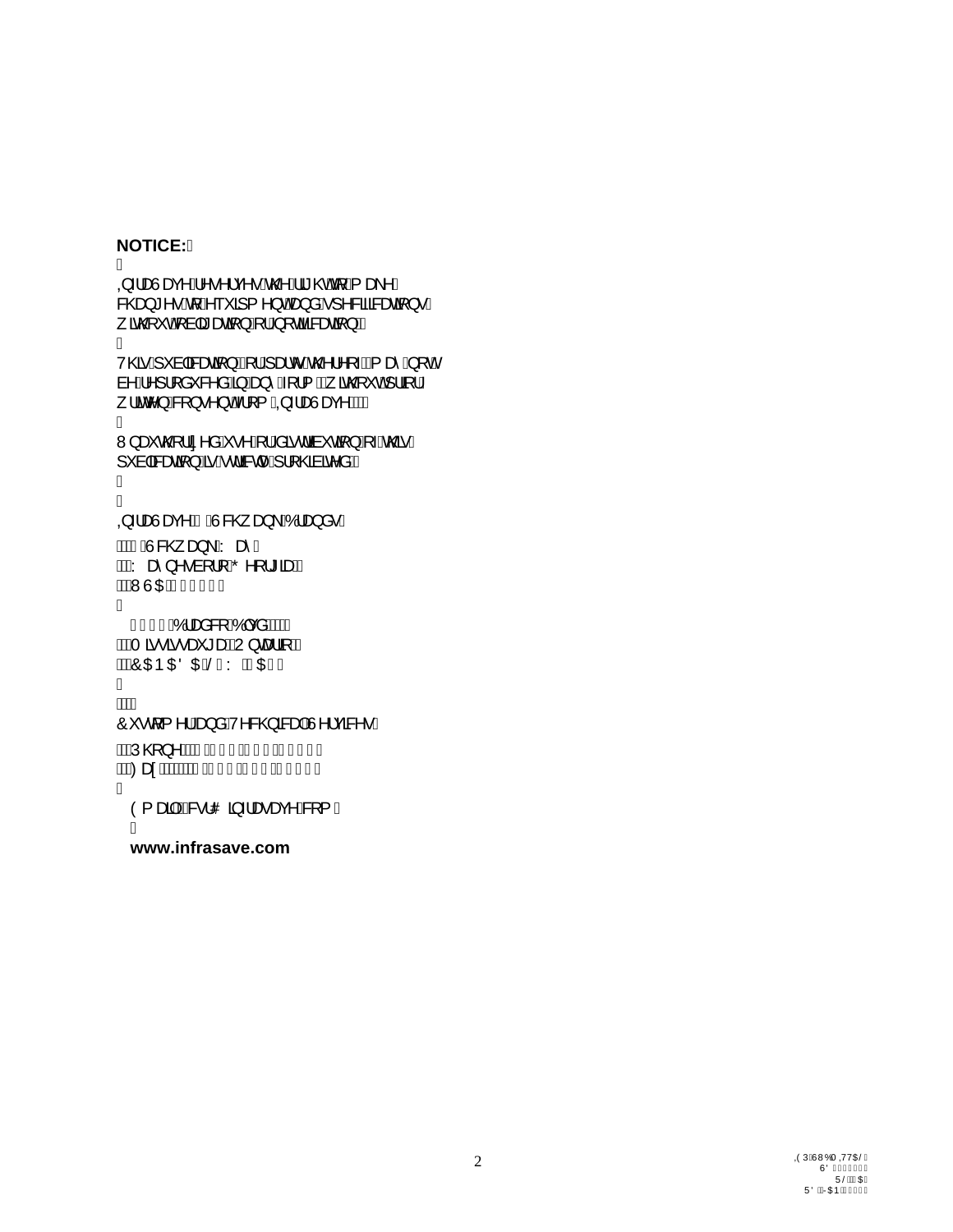## **SHORT WAVE INFRARED HEAT LAMPS:**

Á∏ FÍ<del>€€Á</del>Y ÁÁFFÍ ËFG€Xæ8ÐÊ €ÁP: ÉÁFHÁOE¦ 1 • Á

Á□ GEEEÁY ÁKGHEËGI €Xæ8ÊÂi €P:ÉÁJÁOET | •Á

Šæi 1 Á/^{1^¦æč¦^KÁGIGE>xØÑŽEHCÍ»ÔáÁH΀>xØÑŽGE€>ÔáÁ

Šã^ÁÔ^&|^KÁ <del>ÊEE</del>Á@<sup>~</sup> ¦•Á

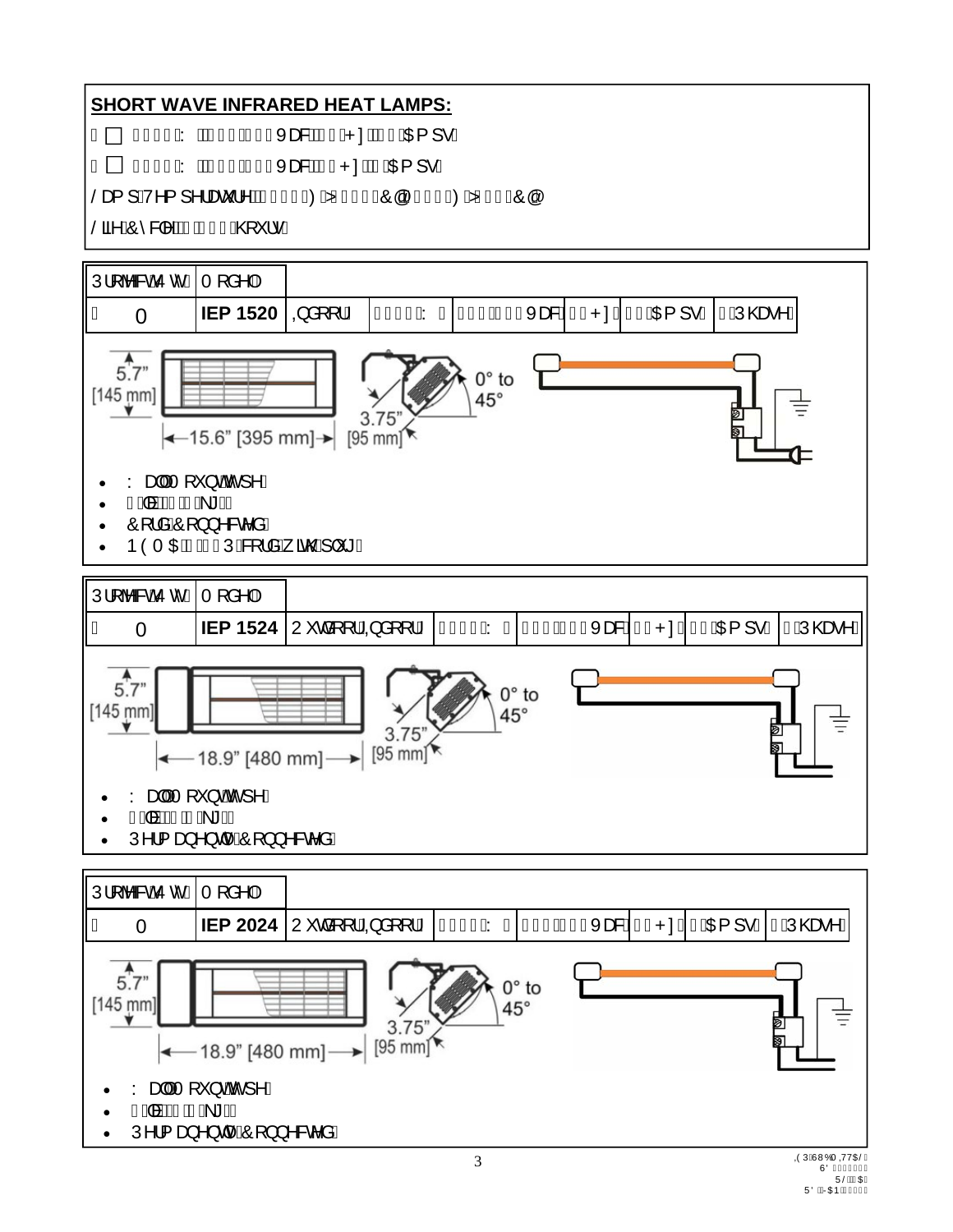